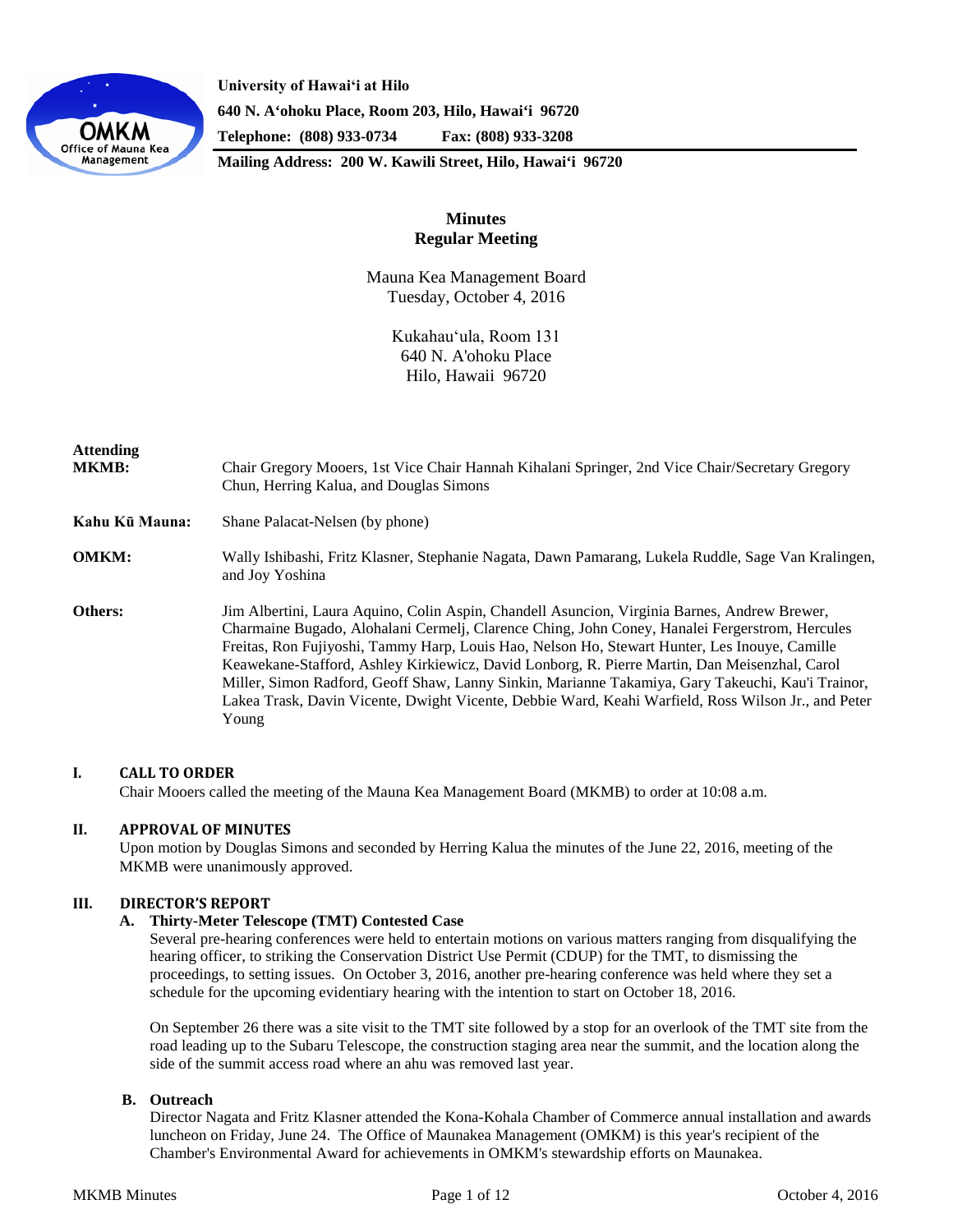Other outreach activities included giving an update to the Rotary Club of Hilo on the studies and work OMKM initiated and completed over the past 16 years. Mr. Klasner will present at the Kona Mauka Rotary on October 11. On August 4 a tour of the University of Hawaii's (UH) managed lands and an update of OMKM's management initiatives was provided to Nancy Cook Lauer, writer for West Hawaii Today. A similar tour was given to Tom Callis with the Hawaii Tribune-Herald.

On September 24 the Office was invited to participate in a community event at Palekai, in Keaukaha, where OMKM and members of the astronomy community offered kids activities and had an opportunity to help with the refurbishing of the canoe Hokualakai. The goal is to have the canoe ready to greet Hokulea when it returns from its worldwide voyage next year.

A community weed pull event was held on August 20. There were 21 participants which included members from the Keaukaha community, Keaau Public Charter School, Maunakea observatories and UH Hilo. The next event is scheduled for October 22.

## **C. Staff Training**

In fulfillment of the Comprehensive Management Plan (CMP) action EO-1, OMKM is working with the Visitor Information Station (VIS), ʻImiloa and UH Hilo staff on developing an education and outreach strategy plan. This plan will address matters relating to, for example, exhibits, roadside signs, and community education events.

Since staff trainings began in May, OMKM has conducted three staff training sessions. The latest was on active shooter training presented by Lt. Thomas Shoopay of the Hawaii County Police Department. Also presenting was Nancy Stephenson, a registered nurse with the North Hawaii Hospital, on the impacts of high altitude on the physiology of the body.

## **D. Ingress/Egress/Parking Project**

A consultant was hired to prepare an environmental assessment (EA) for the ingress/egress/parking project near the VIS. This project is a fulfillment of the CMP that calls for installing safety measures by placing parking and drop off of passengers on the same side as the VIS to help prevent accidents. James W. Glover was hired as the contractor to add an ingress/egress lane adjacent to the road and to add a gravel parking lot below the VIS to replace parking that will be eliminated from the west side of the access road.

Debbie Ward asked if consultation with the State Historic Preservation Department (SHPD) was done before James W. Glover was hired. Director Nagata replied she believes so. A grading permit has been prepared but before the County issues a permit, SHPD needs to review and comment.

Hanalei Fergerstrom stated the Halepōhaku area is critical habitat for palila, so there is a protocol that has to be followed. He believes the U.S. Fish and Wildlife Service has been in touch with Mr. Klasner.

Nelson Ho, Sierra Club, asked about the status of the upgrade that is below the ranger office where an existing gravel parking is located. Director Nagata replied that is all part of this ingress/egress/parking project for which an environmental assessment is being prepared.

Mr. Ho asked about OMKM's participation with the EnVision Maunakea process. Director Nagata explained OMKM is not directly involved in this process. It is actually being managed by Friends of the Future. Doug Simons added there is no official role for OMKM in the efforts being led by Friends of the Future. There is a working group with 3 people here who helped designed the program. Newsletters are produced once a month and you can visit their website at envisionmauankea.org and sign up for their newsletters and get regular updates.

Someone from the audience asked a question regarding the ingress/egress. It was not mentioned specifically who was hired to do the EA. Director Nagata replied the company hired to do the EA is Sustainable Resources Group International, Inc. (SRGII) which is based in Honolulu. It was further explained that the permit does not go through the County Council, as it is a ministerial permit. The comment period will be posted on the Office of Environmental Quality Control (OEQC) website where the public will have an opportunity to comment.

## **IV. KAHU KŪ MAUNA COUNCIL (KKMC)**

Shane Palacat-Nelsen reported the Council met last month and discussed the cultural resources (CR) management actions before the Board today. There were some comments regarding jurisdiction, enforcement and outreach on the issues that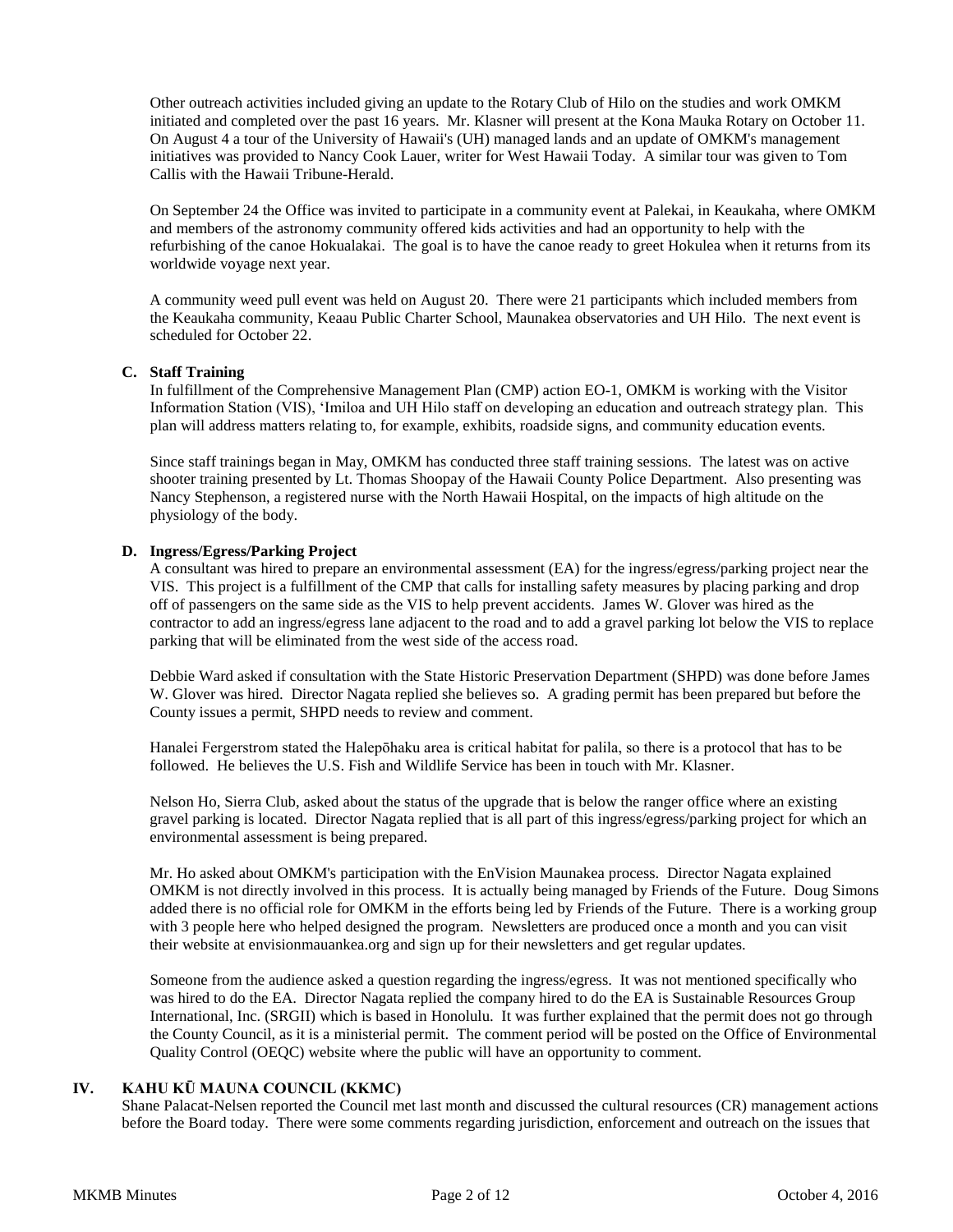are attached to the CRs. The Council agreed to move forward to see what MKMB's discussions would be. The CRs are very delicate conversations and may take more than just one day on this topic.

The Council will be having a retreat on October 7  $& 8$  at Halepōhaku where they will discuss Council guidelines and go over more thoroughly the process of public consultation. The Council will also view the Maunakea resource orientation video and take a tour of Halepōhaku.

Hannah Springer asked about the nature of the Council's discussion on outreach. Was it outreach with regard to the CRs and, if so, did the discussion include Ka paʻa kai o'ka aina? Mr. Palacat-Nelsen explained the Council's discussion was how they should outreach and no so much on who they outreach. Ms. Springer asked what about the state auditor's report? Mr. Palacat-Nelsen replied they have had conversations in the past regarding the state auditor's report, but not recently. Ms. Springer replied it seems that the CR items on the agenda in part address the concerns that the auditor has raised and she wondered if the Council had incorporated that into their conversations.

## **V. Committee Reports**

## **Environment Committee**

Fritz Klasner reported the committee met on September 27, 2016. The main order of business at that meeting was a presentation by Pat Hart on his proposed birds and bats inventory.

The rangers have been noting an increase in muddy vehicles visiting the mountain the past few months. We are still trying to figure out how to get the word out to the public that that is a concern especially from an invasive species perspective of soil, seeds, and insects that might be in vehicles.

The annual arthropod monitoring has been completed. No new threats have been identified. About 190 wēkiu bugs were captured, which is about average.

Norbert Schorghofer wrapped up the fieldwork portion of his permafrost project, and hopes to publish several journal publications. Permafrost was found in Pu'u Wēkiu, and Pu'u Haukea in the Natural Area Reserves. Those are the only two locations on Maunakea.

We have two UH Hilo students working with the Office this semester - Stephanie Pasco as an intern and Kialoa Mossman as a student assistant.

Mr. Fergerstrom reiterated his earlier concern of the Halepōhaku area being critical habitat for the palila bird. Mr. Klasner confirmed that the palila is a federally endangered species protected under the Endangered Species Act. Part of the environmental assessment preparation process for the Ingress/Egress project includes consultation with the Fish and Wildlife Service and the Division of Forestry and Wildlife.

Mr. Ho asked about earlier discussions on having wash stations and an inspection process, not only for the public but also for all construction vehicles going up to the summit. Mr. Klasner explained this Board approved the Invasive Species Plan in early 2015. The vehicle wash requirement is being applied through the Invasive Species Plan. Observatories and all construction equipment are inspected. The policies and requirements are available online. There is currently a UH Hilo graduate student studying the feasibility of a vehicle wash station.

Mr. Fergerstrom suggested considering a wash station at the base of the summit access road. Chair Mooers asked that the graduate student doing the analysis consider that as well.

Chandell Asuncion acknowledged the concern of taking invasive species up the mountain and appreciated all the solutions provided. Her concern is that if you put a wash station anywhere on the Saddle, you are actually depositing invasive species. For those who shop at the Farmer's Market, you may notice that you are bringing in fire ants into your kitchen. We have to be very careful with respect to these ideas.

## **VI. NEW BUSINESS**

**A. Information Only: Bird and Bat Inventory Proposal by Dr. Patrick Hart, Professor of Biology, UH Hilo** Fritz Klasner explained the objectives of this proposed study are to provide comprehensive surveys of the distribution of native Hawaiian birds and bats within sub-alpine and alpine habitats of the UH management lands and adjacent areas on Maunakea. There are a number of threatened and endangered species that may inhabit or occasionally use this area, including the ʻUaʻu (Hawaiian Petrel), ʻAkeʻake (Band-rumped Storm Petrel), Pālila, ʻIo (Hawaiian Hawk), Nēnē, and the ʻOpeaʻpeʻa (Hawaiian Hoary Bat). Information on the distribution of these organisms will assist managers with identifying at-risk areas, prioritize management actions, and inform the public.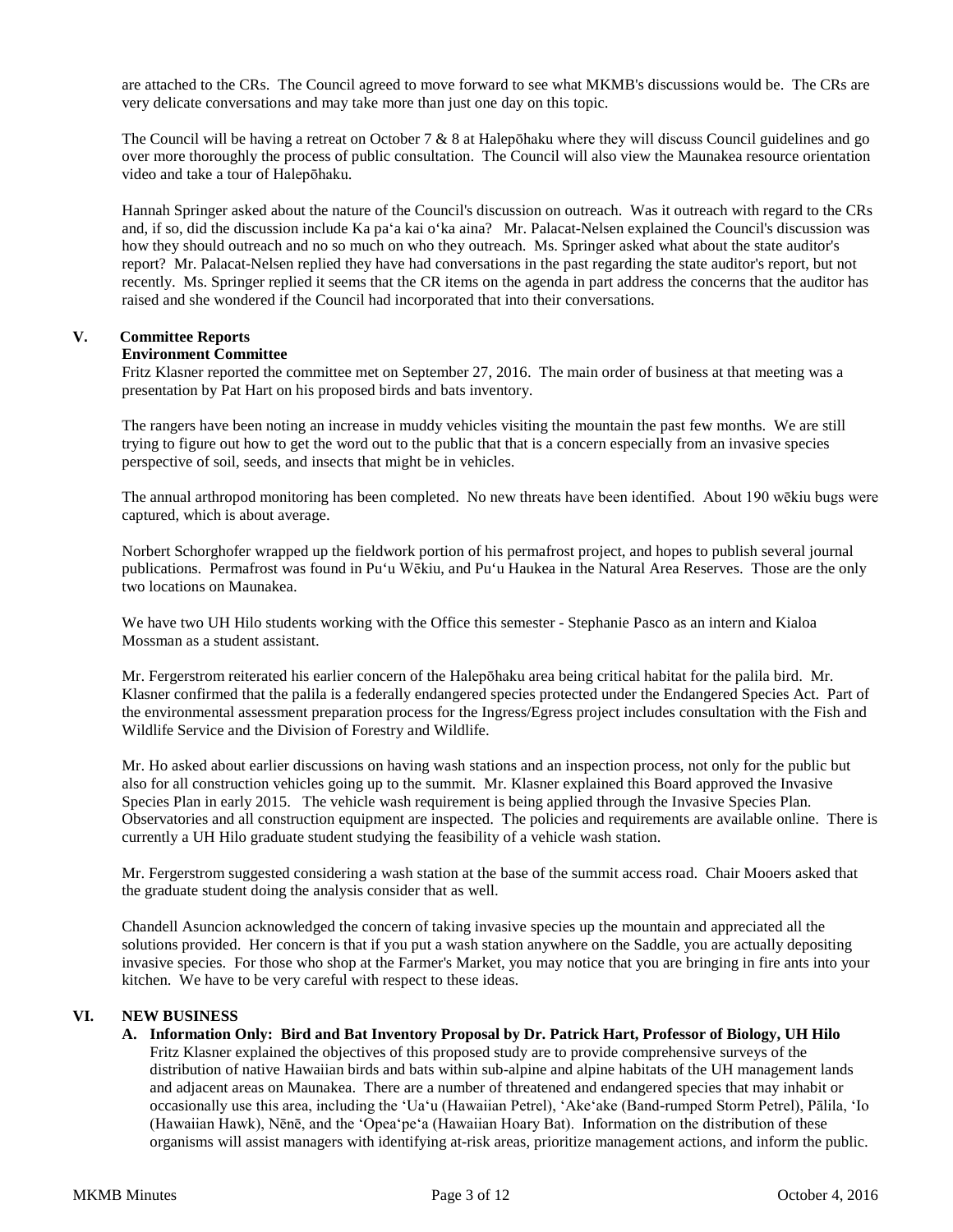Starting at roughly R-1 just below Halepōhaku, Dr. Hart will use radar and look for bird movement at dawn and at dusk and go around the mountain. There would be a limited amount of actual people observing, but mostly it would be placing acoustic microphones at different frequencies at various locations. Equipment would be left out for 4-5 months to track movement, and there would be some recorders out for a full two-year period. This will be facultyguided, student-lead research funded by OMKM.

### **B. Public Comments Regarding Action Items CR-5, CR-8, CR-7 and CR-9**

Chairs Mooers opened the floor to the public for comments regarding Action Items CR-5, CR-8, CR-7 and CR-9.

Mr. Fergerstrom was concerned, as it seems we are making a separation between culture and religion. He started reading an email from Michael Kumukauoha Lee. Chair Mooers interrupted stating it was difficult to follow and understand his reading and asked that Mr. Fergerstrom make his reading available to staff so it can be printed and circulated among Board members. Mr. Fergerstrom was fine with doing that.

Lakea Trask stated that OMKM should not have the right to regulate cultural, spiritual and religious practices. He brought up the issue that OMKM and MKSS were responsible for destroying a cultural ahu over a year ago, which many practitioners participated in constructing. They met with OMKM over a year ago and have yet to hear back regarding the ahu. He is offended by these action items and would like OMKM to respond about the ahu.

Director Nagata answered Mr. Trask saying the Office did reach out to him corresponding in emails, but never got any responses. In the meantime there has been conversations with Mitch Fine, who he is familiar with, and Andrew Brewer on developing a grievance process. She apologized if there was any miscommunication, but she did reach out and there was no response.

Lanny Sinkin stated a year ago, when there was a blockade preventing the TMT construction crew from reaching their construction site, OMKM issued a set of restrictive rules governing spiritual practice on the mountain. The rules stated you had to show up by 1:00 and if you did not show up at 1:00 you could not go up the mountain, no more than 10 people could go up at a time, and they had to be accompanied by an OMKM ranger. They could stay for an hour and then had to come back down. Mr. Sinkin stated he is an attorney dedicated to the constitution of the United States and when he learned of those restrictions, he went to federal court in Honolulu and filed suit against OMKM and everybody else involved. Within a short period of time after his suit was filed, the rules were withdrawn and the case became moot. When he saw today's agenda with these assertions that OMKM has the authority to define spiritual practices for the traditional Hawaiian faith he was shocked. He was in federal court yesterday and filed for a temporary restraining order against the Board dealing with this issue. The judge denied the temporary restraining order last night and so he will move to the preliminary injunction phase, but the litigation has been launched. All of the Board members here today except for Mr. Chun have been served. He is astonished that we could rely on our own cultural advisory committee to speak for the Hawaiian community as to what their practices are.

Stewart Hunter, general manager for the Mauna Kea Observatories Support Services (MKSS), explained an investigation of the ahu was conducted and determined what happened and took action on matters. The matter was mentioned in the newspaper and that action was taken. However, he cannot release disciplinary management of employees to the public, as it is a matter of privacy.

Mr. Fergerstrom commented he appreciates science and what we do, but there are some very grave matters that are just not correct. For instance, the assertion by PUEO that says the state owns and has title to the summit of Maunakea. Where is that paper that states that? This is important to him as a religious practitioner. It is important that you do not make this confusion between culture and religion because this is a religious matter. We are protected three times in the constitution and also in the state constitution. If we need to go to the Federal courts we will do so. This is a religious matter and this mountain is his. He has title to it. He has blood there. And because he is a trained kahuna from the Temple of Lono, he has a kuleana that he must act upon.

Ms. Asuncion asked if the department considered taking up and practicing religious and cultural practices on the mauna. Is that why we are looking at these action items? Director Nagata replied the reason for developing these policies is that these are management actions included in the Comprehensive Management Plan approved by the Board of Land and Natural Resources. The University, by the Board of Land and Natural Resources' action, is responsible for implementing these actions. These are just policies, not rules, to serve as guidelines. As we move forward there will be some explanation as to the reasoning behind the policies developed by the Kahu Kū Mauna Council. Ms. Asuncion asked if the guidelines are for "you or for the community?" Ms. Nagata response was for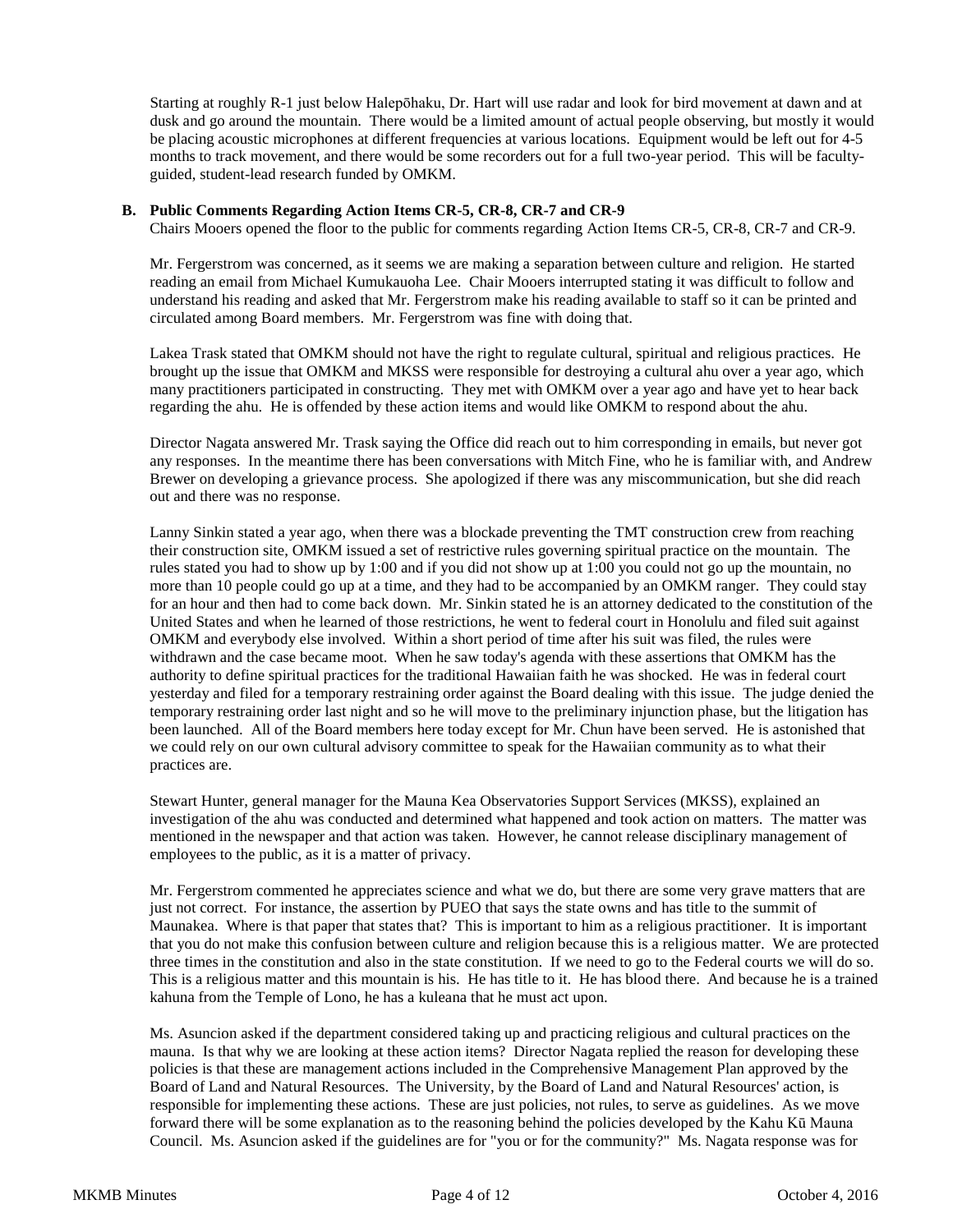both the community and us. Ms. Asuncion stated when you talk about ahu, cremation, you are talking about her religion and not necessarily her culture. The wording on this is wrong to begin with. She does not see the word religion in these guidelines, but yet you are talking about her religious practices, her spiritual beliefs and her right to ascend the mountain and practice in a manner in which she feels is appropriate. You are not my church. You are not my priest. You are not my minister. You are no way connected to me. You never guided me spiritually. You never supported me or uplifted me. Why would she ever look to us for guidance in these areas? This is so inappropriate.

Ms. Asuncion continued stating that back in February 2016 a letter was written to you, which was a compilation of many from our community, responding to a threat of removing hale ku mauna from the mountain and we have not yet received a response from your department. Director Nagata replied that the letter was addressed to Suzanne Case of the Department of Land and Natural Resources. Director Nagata further stated that OMKM could not respond on behalf of DLNR. Ms. Asuncion corrected the record saying DLNR has not responded and will follow up with them as well.

Davin Vicente commented that it has been said this is not a place to discuss land ownership. Chair Mooers clarified that this can be discussed, but this Board cannot take any action on it as they do not have the authority to determine who has control over the mountain or not. Mr. Vicente thought as a Native Hawaiian, the university institute of education does not have the right to tell him how to be a Native Hawaiian on Maunakea or any place for that matter.

Tammy Harp stated that since Kahu Kū Mauna Council was going to be on the mountain on October 7-8, she proposed that a meeting be held at the hale and they be allowed an orientation from the Council - the same one given to everyone else.

Ms. Springer felt this request would be properly posed to Kahu Kū Mauna and that the contact information could be gotten from Director Nagata. She wondered if we intend to hold to the 12 o'clock adjournment, and if our legal counsel could come to the table and inform us if there are any matters that we should be apprised of before we continue.

Chair Mooers stated there is an Executive Session scheduled so perhaps going into Executive Session now would be best.

Ms. Springer also asked if there were any agenda items they could take up in a timely fashion, take the CRs out of order and come back to them after the Executive Session.

### **C. Executive Session (Closed to the Public) 11:50 a.m.**

To consult with the Board's attorney on questions and issues pertaining to the Board's powers, duties, privileges, immunities, and liabilities related to the contested case hearing on the application for a Conservation District Use Application permit for the Thirty Meter Telescope project, pursuant to HRS §92-5(a)(4)

The Board reconvened in public session at 12:45 p.m.

### **D. Action Items:**

- **B. CR-5 Develop and Adopt Guidelines for the Culturally Appropriate Placement and Removal of Offerings**
- **C. CR-8 Develop and Adopt a Management Policy for UH Management Areas on the Scattering of Cremated Human Remains**
- **D. CR-7 Determination of the Appropriateness of Constructing new Hawaiian Cultural Features**
- **E. CR-9 Management Policy for the Cultural Appropriateness of Building Ahu or "Stacking of Rocks"**

Ms. Springer stated the discussion of the Cultural Resources Management Plan is overdue and for that reason there may be the appearance that this discussion is tied to the Thirty-Meter Telescope issue. These are items that the state auditor has brought to our attention starting in 1998, 2005 and most recently in 2014. We are responding to the state auditor's concerns about the management of the mauna. We are conducting our work according to the legal authority that we assumed when we became members of this Board.

Herring Kalua stated that communication between us and the community in general is the biggest problem and is very important. We have Kahu Kū Mauna Council, which is responsible for the culture of the mountain. He would like to have the Council, along with Lukela Ruddle, work together with the public about their concerns and input.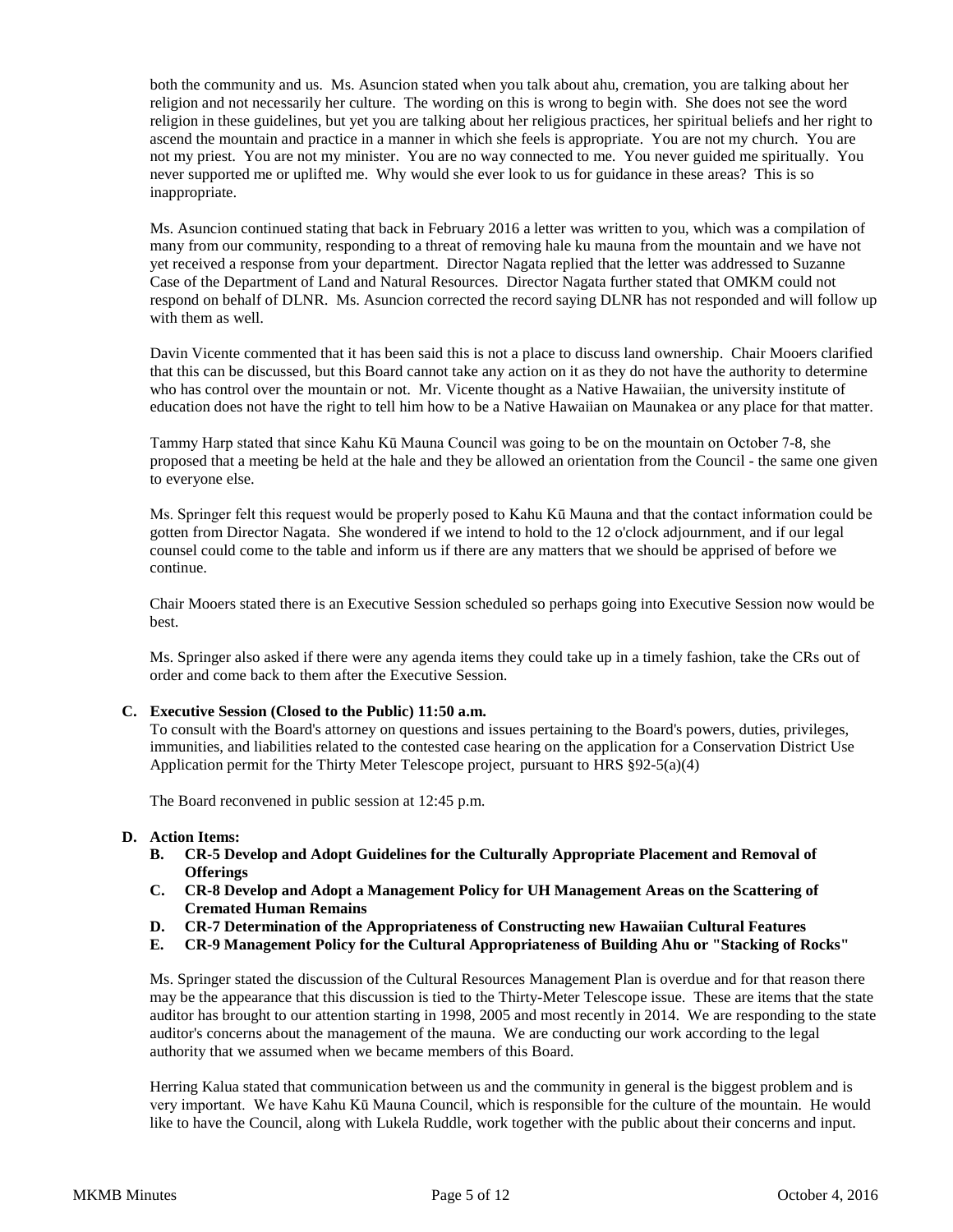Mr. Fergerstrom reminded the Board of a notice of fraudulent convergence because the State of Hawaii does not own this property. It is Hawaiian Kingdom property. This is a land title case.

Chair Mooers stated given the comments received today and as announced by Mr. Kalua of the lack of communication, the Board is uncomfortable with taking any actions on Items B, C, D and E until there is additional consultation with the community. We rely heavily on Kahu Kū Mauna and their outreach process with the community.

## Action

Ms. Springer moved to defer agenda items VI. B, C, D and E. Herring Kalua seconded the motion.

#### Discussion

Ms. Springer clarified the process stating discussion on these Cultural Resources Management Plan items is going to continue through Kahu Kū Mauna. Kahu Kū Mauna will come back to this Board with a draft of these items.

Chair Mooers interjected explaining no. Once Kahu Kū Mauna makes a recommendation it comes to this Board for more public testimony and Board action. He further explained that the process involving the Board of Regents and the governor's office, and the need for public hearings is related to the rules and not the CRs.

#### Action

The action to defer agenda items VI. D. Action Items B, C, D and E were unanimously carried.

Chair Mooers addressed the public stating if they wish to testify on these items they will have the opportunity after the remaining action items on the agenda have been addressed. At that time he will open the floor to the public for comments.

### **E. Submillimeter Array (SMA) Parking Lot Geotechnical Investigation**

SMA requests to conduct a geotechnical investigation consisting of four borings within the existing SMA parking lot and collection of a sample of surface soil to compare with the boring material.

The SMA parking lot is about 20 years old. Its current state, with numerous large cracks and crumbling margins, presents a safety hazard to SMA staff and equipment, and to the visiting public. Pursuant to its 1995 sublease, the Smithsonian Astrophysical Observatory (SAO) is required to keep the SMA facilities and improvements in good repair. SAO is planning to conduct a geotechnical study, consisting of drilling boreholes at four locations within the existing parking lot and comparing the boring material with a sample of surface soil (4" in diameter and 8ʻ deep). The surface sample will be collected from an area previously disturbed and will be adjacent to the parking lot. The data will be used to assess options for repairing the pavement. The geotechnical study will ascertain the composition and strength of the underlying soil, as well as the strength of existing pavement and base-course. SAO-SMA will submit a detailed proposal to OMKM and seek appropriate permits, prior to undertaking any pavement restoration, remediation, or replacement.

### Kahu Kū Mauna

Kahu Kū Mauna Council was consulted as part of SMA's 5 Year Plan on January 20, 2016, and requested in-depth consultation. In-depth consultation was conducted on September 8, 2016, and no further concerns were raised given the project approval request is limited in scope to data collection.

### DLNR Rules

The Department of Land and Natural Resources (DLNR) will be contacted and applicable site plan or permits obtained pursuant to administrative rules in the Conservation District. The project will not proceed until appropriate DLNR approval has been obtained and any conditions incorporated into the project.

### Comprehensive Management Plan Compliance

The project was reviewed for compliance with the Comprehensive Management Plan. During the proposed work, SAO-SMA and its subcontractors will comply with all applicable OMKM policies and procedures. Compliance actions include use of potable water to minimize dust from borings; assist in providing for parking for all users in the Astronomy Precinct; discourage off-road vehicle use and parking; and assist in confining tours and stargazing activities to previously disturbed ground surfaces and established parking areas.

#### Recommendation

OMKM recommends this project be classified as Minimal Impact based on the following: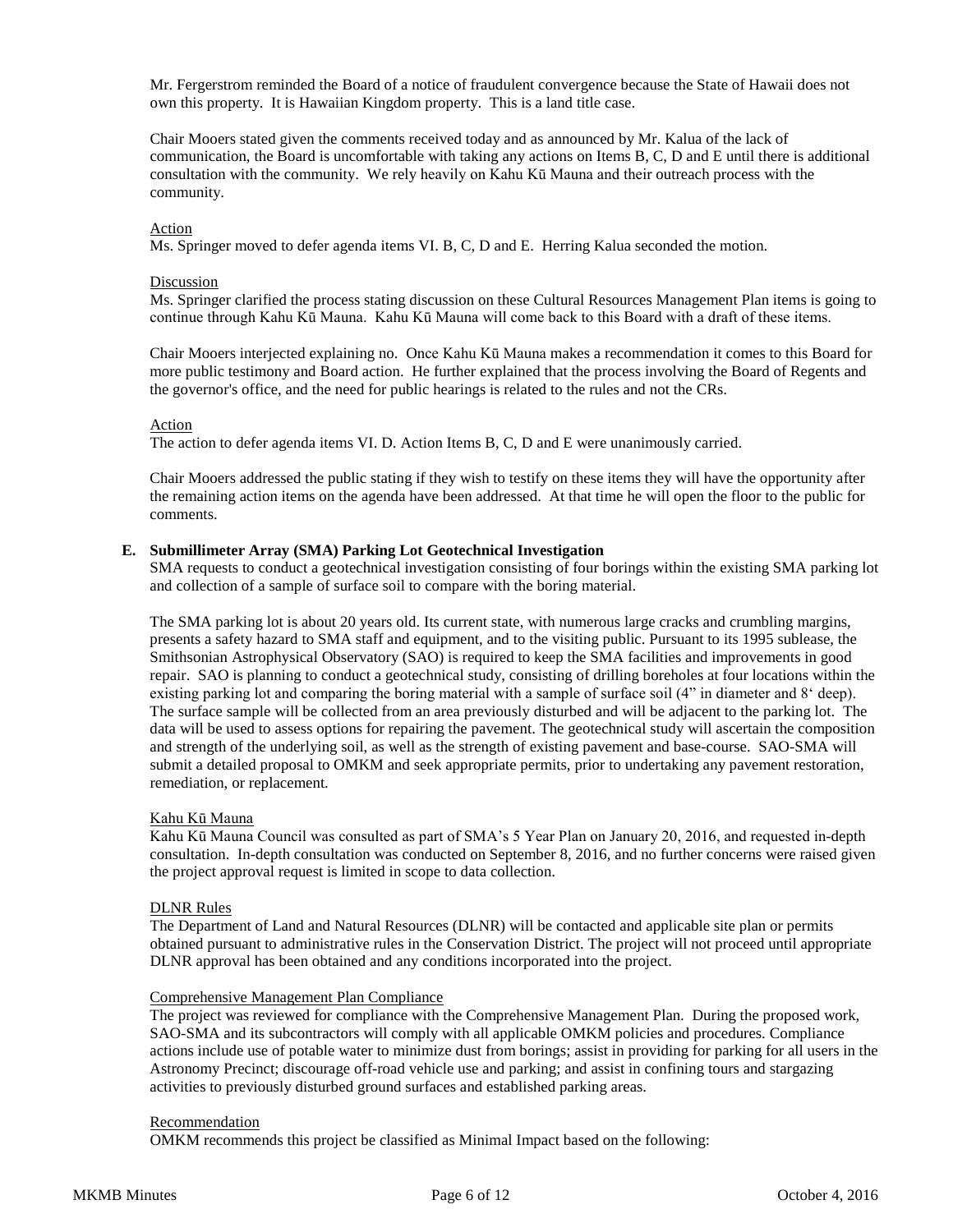- 1. The proposed request does not increase the size of the facility and is solely a request for updated permitting of existing infrastructure.
- 2. There are no archaeological sites in the immediate area.<br>3. The project maximizes infrastructure use with minimal i
- 3. The project maximizes infrastructure use with minimal impact to the immediate surroundings and summit region.

If this project is classified Minimal Impact, OMKM recommends SMA be allowed to proceed with the permit application.

## **Conditions**

OMKM recommends the following conditions:

- 1. Only potable water will be used for drilling operations.
- 2. Only native material will be used to backfill the boreholes: cuttings from the boreholes themselves or excess material previously disturbed during construction of the SMA buildings. If necessary, excess material might be obtained from the stockpile at the old batch plant near the road fork. In this case, SMA will seek OMKM guidance before proceeding.
- 3. Notify OMKM in writing at least 5 days prior to beginning fieldwork on UH managed lands (Halepōhaku, Road Corridor, Maunakea Science Reserve, or Astronomy Precinct).
- 4. All project participants must attend a Maunakea orientation prior to fieldwork.
- 5. Use a 4-wheel drive vehicle when traveling above Halepōhaku.
- 6. Allow OMKM Rangers to visit and monitor activities.
- 7. Comply with all actions and measures described in the proposal, including (community) benefits, CMP compliance list, and mitigation measures.
- 8. Ensure that loose tools or equipment are not left unattended and are properly stored at the end of each day.
- 9. In preparation for high wind conditions (including verification that temporary and permanent infrastructure can sustain 120mph winds), protocols must include measures to ensure debris and equipment is not blown from the job site.
- 10. All improvements shall be designed and installed to withstand the severe weather conditions on the mountain.
- 11. Remove and properly dispose of all waste material. All perishable items including food, food wrappers and containers, etc. shall be removed from the site at the end of each day and properly disposed.
- 12. Employ invasive species prevention best practices, including inspections of materials by a DLNR-approved biologist as appropriate prior to entering UH managed lands.
- 13. Motorized equipment, when stationary, must have a drain-pan in place suitable for catching fuel or fluid leaks. To allow for expansion with reduced atmospheric pressure, fuel tanks should not be more than 3/4 full prior to transport to the summit (unless used as the fuel source for transport to the summit).
- 14. Large, heavy, or oversized loads must submit notification to the Maunakea Road Conditions listserve at least one-day prior to delivery. Loads requiring an escort on public roadways must have this escort accompany them to the final destination. Projects failing to do so must obtain approval from the Maunakea Rangers before arriving at Halepōhaku or may be denied entry to Halepōhaku or above.
- 15. Collected specimens that are not consumed in analysis will be returned to OMKM unless otherwise specified.
- 16. Electronic and paper copies of all publications resulting from the work will be provided to OMKM.
- 17. Notify OMKM in writing when field activity associated with the project is completed.
- 18. The project must be completed within the time frame specified in the proposal and (when applicable) DLNR approval. Projects not completed within this timeframe are not allowed to continue (or commence) without explicit, prior, written approval from OMKM.

### Actions

It was moved by Herring Kalua and seconded by Douglas Simons to classify this project as Minimal Impact. The motion was carried unanimously.

It was moved by Herring Kalua and seconded by Gregory Chun to approve the project with conditions as proposed and to allow SMA to proceed with the permit application. The motion was carried unanimously.

## **F. University of Hawaii 2.2-m Telescope Maintenance and Repair**

The University of Hawaii Institute for Astronomy proposes to repair the exterior façade and dome of the UH 2.2 meter ("UH 88"), in order to comply with the 1968 General Lease (S-4191) conditions which stipulates UH shall 'maintain, repair, and keep all improvements in good condition;' to rectify safety deficiencies identified in audits; and to conduct efficient observatory operations.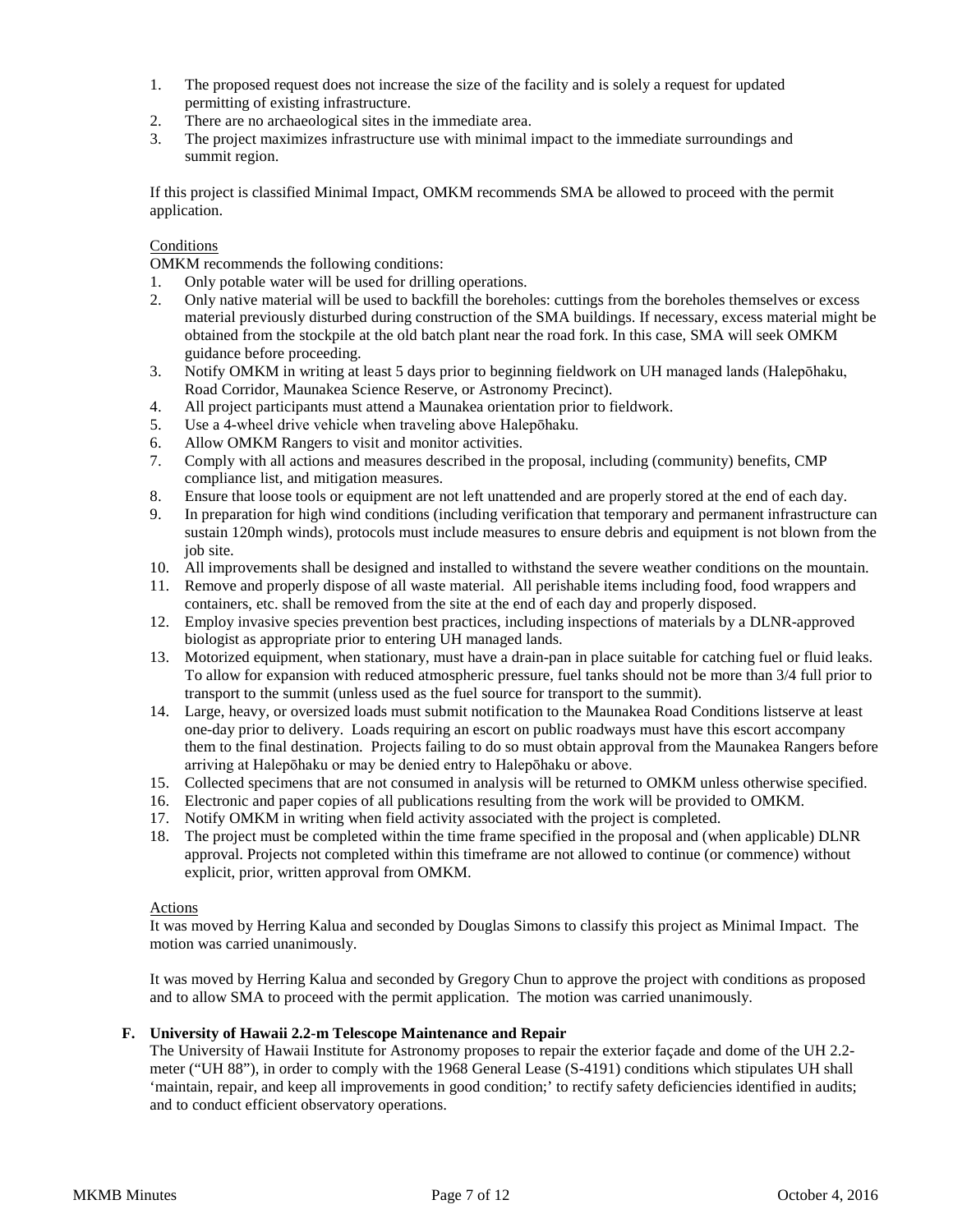Maintenance of the UH 88 telescope has been deferred over the past decades. The following is a list of major repair areas:

- Remove old, unused instruments and instrument mounts. Replace and reduce camera and weather instrumentation with fewer, more powerful units.
- Wiring Dome ground conductor, grounding wires, cables, brackets, and other necessary infrastructure to be moved, repaired, or replaced to address visual impact, facility maintenance requirements and safety concerns.
- Siding The façade sidings are of differing materials and are coming loose from the fixed base structure, particularly on the north, east, and west-facing sides. Project will replace sidings (excepting the south face), and add internal insulation, so that all have the same galvalume finish and profile.
- Paint Currently, the dome and base are white with all metal trim, while the catwalk and guardrail are painted tan. All will be repainted in existing color scheme.
- Catwalk The existing catwalk and guardrail were identified as safety hazards for proximity to the rotating dome. A new steel catwalk, guardrail will be installed farther from the dome, as well as a new roof access ladder with safety cage.
- Coude building roofing Like-to-like replacement of current roofing material and installation of new roof drain with heat trace to prevent damage from accumulation of ice.

## Kahu Kū Mauna

Kahu Kū Mauna Council reviewed the proposal as part of IfA's 5 Year Plan on January 20, 2016, and requested indepth consultation. In-depth consultation occurred during the Council's September 8, 2016, meeting. The Council expressed interest that the observatory's old building materials be recycled to the greatest extent possible and that IfA prepare and disseminate a communication plan for this activity prior to the start of work to advise the public of pending activity and prevent confusion among different observatory construction/decommission activities.

## DLNR Rules

DLNR will be contacted and applicable site plan or permits obtained pursuant to administrative rules in the Conservation District. The project will not proceed until appropriate DLNR approval has been obtained and any conditions incorporated into the project.

### Comprehensive Management Plan Compliance

The project was reviewed for compliance with the Comprehensive Management Plan. All activities, including construction activity, university-sponsored tours, and visitor access, would be confined to areas previously disturbed.

### Recommendation

OMKM recommends this project be classified as Minimal Impact based on the following:

- 1. The proposed request does not increase the size of the facility and is solely a request for updated permitting of existing infrastructure.
- 2. There are no archaeological sites in the immediate area.
- 3. The project maximizes infrastructure use with negligible impact to the immediate surroundings and summit region.

If this project is classified Minimal Impact, OMKM recommends IfA be allowed to proceed with the permit application.

### Conditions

OMKM recommends the following conditions:

- 1. Notify OMKM in writing at least 5 days prior to beginning fieldwork on UH managed lands (Halepōhaku, Road Corridor, Maunakea Science Reserve, or Astronomy Precinct).
- 2. All project participants must attend a Maunakea orientation *prior to* participating in fieldwork.
- 3. Use a 4-wheel drive vehicle when traveling above Halepōhaku.
- 4. Allow OMKM Rangers to visit and monitor activities.
- 5. Comply with all actions and measures described in the proposal, including (community) benefits, CMP compliance list, and mitigation measures.
- 6. Ensure that loose tools or equipment are not left unattended and are properly stored at the end of each day.
- 7. In preparation for high wind conditions (including verification that temporary and permanent infrastructure can sustain 120mph winds), protocols must include measures to ensure debris and equipment is not blown from the job site.
- 8. All improvements shall be designed and installed to withstand the severe weather conditions on the mountain.
- 9. Remove and properly dispose of all waste material. All perishable items including food, food wrappers and containers, etc. shall be removed from the site at the end of each day and properly disposed.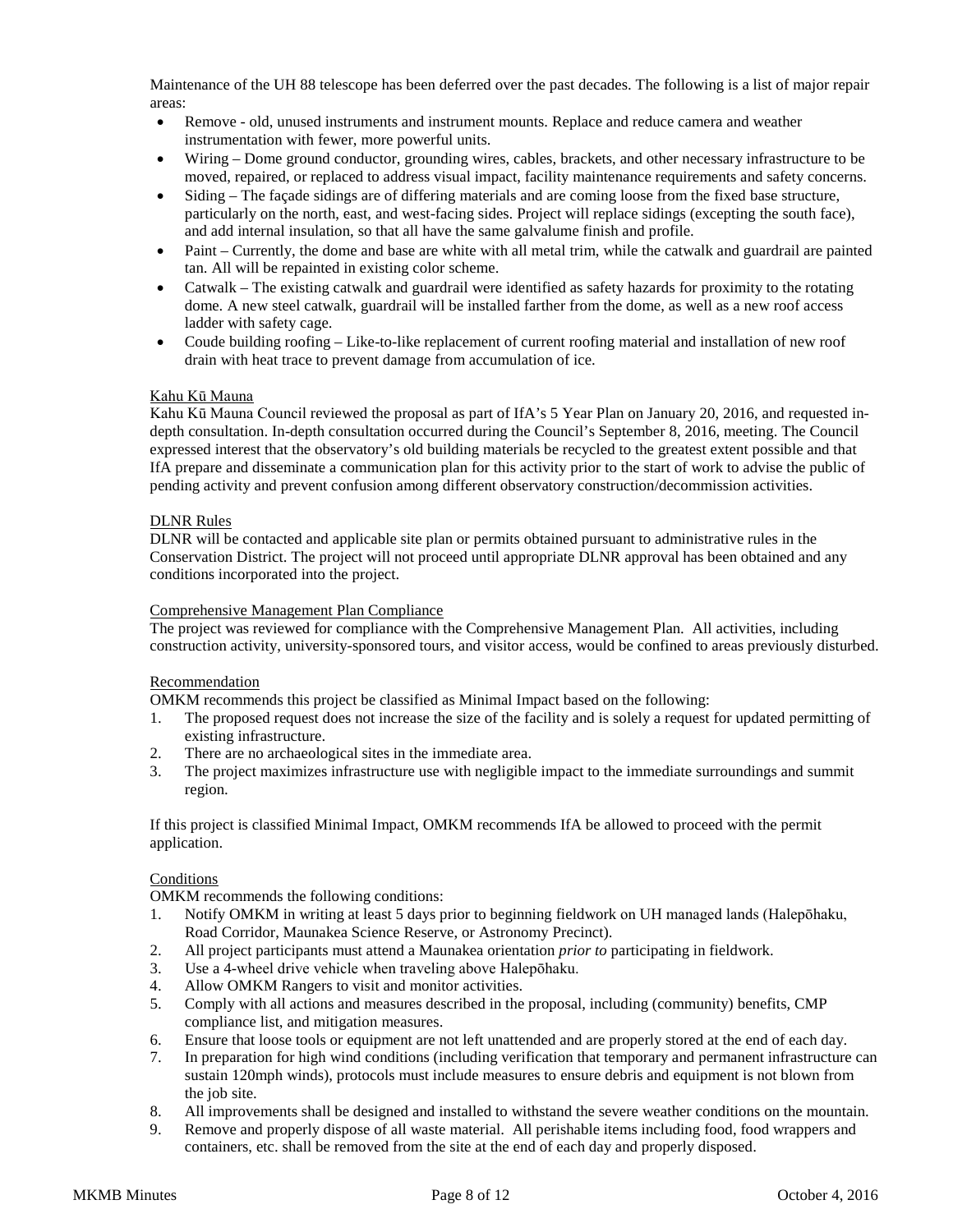- 10. Employ invasive species prevention best practices, including inspections of materials by a DLNR-approved biologist as appropriate prior to entering UH managed lands.
- 11. Motorized equipment, when stationary, must have a drain-pan in place suitable for catching fuel or fluid leaks. To allow for expansion with reduced atmospheric pressure, fuel tanks should not be more than 3/4 full prior to transport to the summit (unless used as the fuel source for transport to the summit).
- 12. Large, heavy, or oversized loads must submit notification to the Maunakea Road Conditions listserve at least one-day prior to delivery. Loads requiring an escort on public roadways must have this escort accompany them to the final destination. Projects failing to do so must obtain approval from the Maunakea Rangers before arriving at Halepōhaku or may be denied entry to Halepōhaku or above.
- 13. Nēnē (*Branta sandvicensis*) may be present (at Halepōhaku). If a nēnē appears within 100 feet (30.5 meters) of ongoing work, all activity should be temporarily suspended until the animal leaves the area of its own accord. Feeding of nēnē is prohibited.
- 14. The approval may not be transferred or assigned. All persons associated with this project must carry a copy of the permit while they are working on University-managed lands.
- 15. No use of mechanized equipment is allowed unless authorized by this permit.
- 16. Identify and comply with other permit requirements, such as County of Hawaii building permits or Department of Land & Natural Resources (see both any applicable DLNR permit and HAR [§13-5-42 Standard conditions\)](http://dlnr.hawaii.gov/occl/files/2013/08/13-5-2013.pdf#page=47).
- 17. Notify OMKM in writing when field activity associated with the project is completed.
- 18. The project must be completed within the time frame specified in the proposal and (when applicable) DLNR approval. Projects not completed within this timeframe are not allowed to continue (or commence) without explicit, prior, written approval from OMKM.

## Discussions

Doug Simons asked for the duration of this project. His concern was that normally during spring is when they get the highest winds. With a lot of construction material there is the potential of high winds blowing material around. Mr. Klasner replied if everything goes as planned they would start in May and be done by October. Mr. Klasner stated one of the conditions includes making sure everything is designed to withstand 120 miles an hour winds. They are also proposing to bring up 20-40 feet containers so that all materials can be placed inside containers.

Ms. Springer asked for clarification on the proposed completion date. Is it December 2017 or 2018 as mentioned in the write up? Mr. Klasner explained the intended completion date would be in October 2017, which is the contractor's goal. The contract requirements have a contract expiration date, but also because the next step is submittal to the Office of Conservation and Coastal Lands for their review for a permit, we add a year in case something comes up that would delay the project the applications would not need to be resubmitted.

### **Actions**

It was moved by Herring Kalua and seconded by Douglas Simons to classify this project as Minimal Impact. The motion was carried unanimously.

It was moved by Hannah Springer and seconded by Gregory Chun to approve the project with conditions as stated and to allow IfA to proceed with the permit application. The motion was carried unanimously.

## **G. Review and Approval of Draft Administrative Rules**

Chair Mooers stated these rules have been drafted based on a series of public open houses held over the last year around the island. The action we would take today would be to recommend to the Board of Regents that these rules be taken to the governor to authorize the University to hold public hearings for comments and revisions. This is just one preliminary step in the process.

### Action

It was moved by Gregory Chun and seconded by Douglas Simons to move the rules forward. The motion was carried unanimously.

## **VII. OLD BUSINESS**

### **A. Governor's 10-Point Plan**

Back in May 2015 the governor issued a statement regarding Maunakea and specifically as related to the Thirty-Meter Telescope project. His statement contained 10 steps for better stewardship. A couple of those steps relate directly to this Board and actions we might or might not take.

One of the items was Item 8 - Voluntarily return to full DLNR jurisdiction all lands (over 10,000 acres) not specifically needed for astronomy. The Board forwarded a letter to the governor through the Board of Regents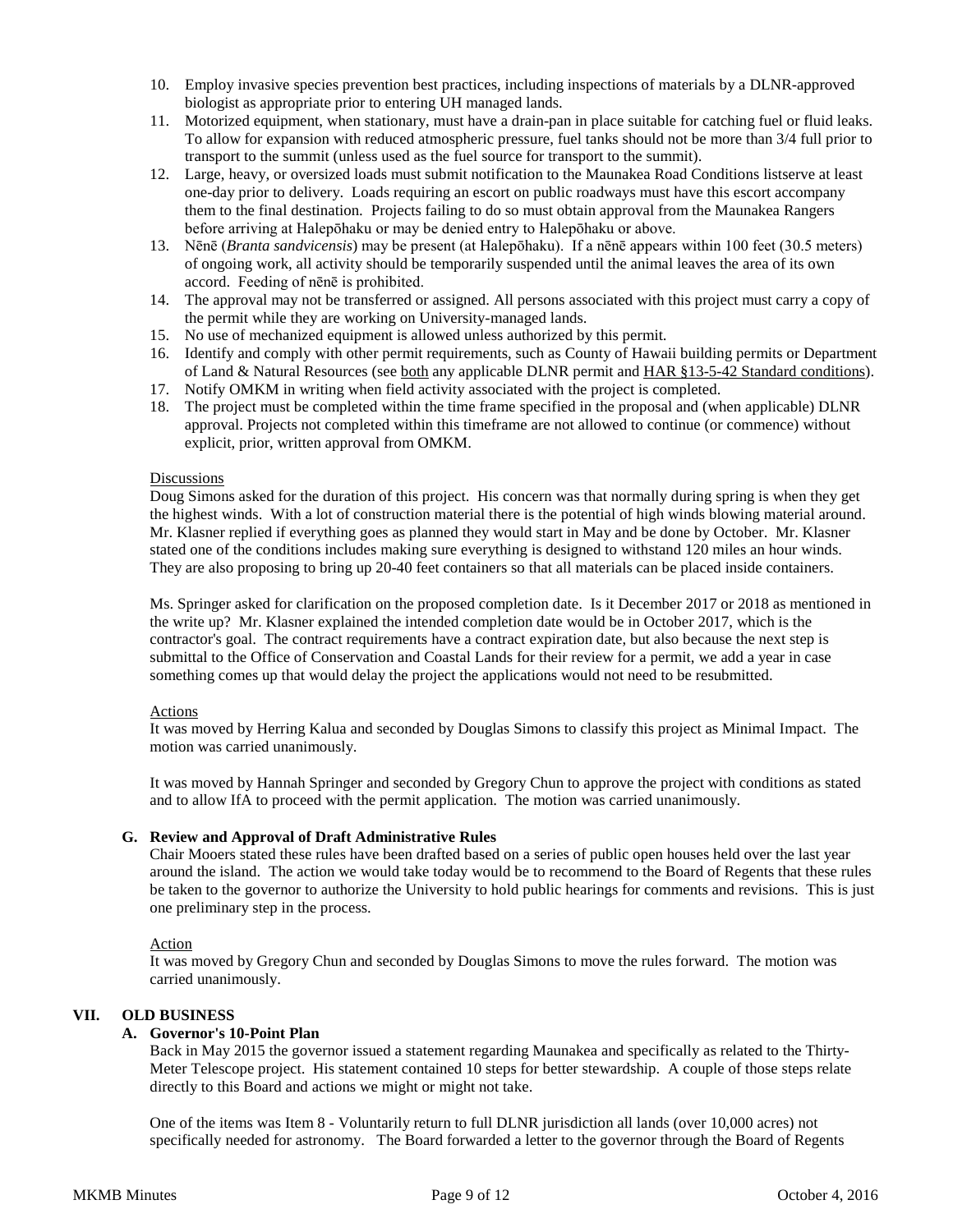(BOR) seeking clarification as to how this determination was made, why this request was made, and how it might be related to the management of the mountain. To this date we have not received any response from the BOR or the governor. Due to the ongoing contested case hearing the governor does not feel it would be appropriate for him to respond. The question that this Board is struggling with is how do we make a recommendation on the treatment of 10,000 acres when we have rules that were drafted to protect the UH managed land. Further we are not clear about who would assume control and what rules would apply.

Director Nagata added the University is supposed to be entering into a memorandum of agreement with the Department of Land and Natural Resources (DLNR), but we have come to the Maunakea Management Board for advice and guidance. Is this a good idea and if so, how should we move forward with it? Another item in the governor's 10-point plan is the environmental impact statement (EIS) the University is preparing for the new master lease. The EIS will be looking at impacts of several alternatives such as various parcel sizes the University would end up managing, such as a smaller Science Reserve (e.g., minus 10,000 acres). One thought is to wait until the EIS is completed to look at determinations of the impacts of the different sizes and give backs to DLNR. Another process is EnVision Maunakea. This process will also help to inform this Board as to what the community vision is for Maunakea. These are the two processes currently ongoing that could help this Board in trying to make a determination or recommendation as to the give back of 10,000 acres.

Dr. Simons suggested we could look at the agreement being crafted with DLNR. He feels this is like a solution in search of a problem. He does not understand what is being solved by the 10,000-acre land transfer to begin with. It is hard for him to come to a conclusion.

Chair Mooers agreed adding the governor's 10-point plan was in response to TMT which does not have a permit and may never take place. If it does not take place, what is the appropriate action for these 10,000 acres? Is it to have the Office of Maunakea Management continue to manage it? Until we can get some feedback, he feels we should not take a position. We represent the community and he is hearing a lot of people from the community that are very concerned about the idea of DLNR taking over these lands with no resources to do so. There are conversations we need to have that we have not had. His preference is not to take any action or make any proposals at this time.

## **B. Decommissioning of Telescopes Updates**

Hoku Ke'a (This subject agenda item was moved up after Approval of Minutes)

R. Pierre Martin reported the new dome for Hoku Keʻa was received in July. The telescope was received one month ago and has been assembled in the lab at UH Hilo. Right now they have all the equipment to rebuild the new Hoku Keʻa observatory. In the next couple of months they will continue testing in the lab. Eventually they will need to bring all the equipment outside for further testing. The first choice is to install it somewhere on campus. Hilo is not a very good site to do astronomy. Besides being cloudy, there is also high humidity in the air. This is only a temporary solution just to make sure the observatory can be ready to go. In parallel to all this technology, they have been talking with several groups about how to integrate this observatory to make it available to the community. There are several solutions for that. The main one is availability. It can be available at nights for local communities. Observations can be done remotely or done at the site itself. They also talked about how to improve STEM (Science, Technology, Engineering and Math) in Hawaii by helping science teachers to know more about astronomy. They are short a site right now, but hopefully they can find a place soon so all can benefit.

Keahi Warfield testified why science education in Hawaii, on Maunakea, in Keaukaha, and all of our communities throughout the State of Hawaii is beneficial. He presented his own 10-point plan on how Hōkū Keʻa can be adopted and utilized by UH Hilo and the community:

- 1. By providing expertise, project implementation and collaboration amongst primary, secondary and postsecondary students of the public educational institutions.
- 2. Educational outreach to Hawaii communities in knowledge use and operation of its capabilities.
- 3. Utilization by UH Hilo students where colleges of physics and astronomy are undergraduate degree programs currently being offered.
- 4. Intergenerational mentoring that professors, graduate, and undergraduate students can be involved with to meet community service expectations and perhaps for scholarship.
- 5. By providing at risk youth an educational opportunity to explore and engage in unique Science and Technology programs currently not being offered anywhere else in Hawaii.
- 6. To instill a sense of pride and identity for language, cultural practice and self-esteem in the development of *naʻauao* enlightenment and sustainability.
- 7. To create a bridge between all astronomy present on the mountain and to engage with the island community in a "hands-on" fashion.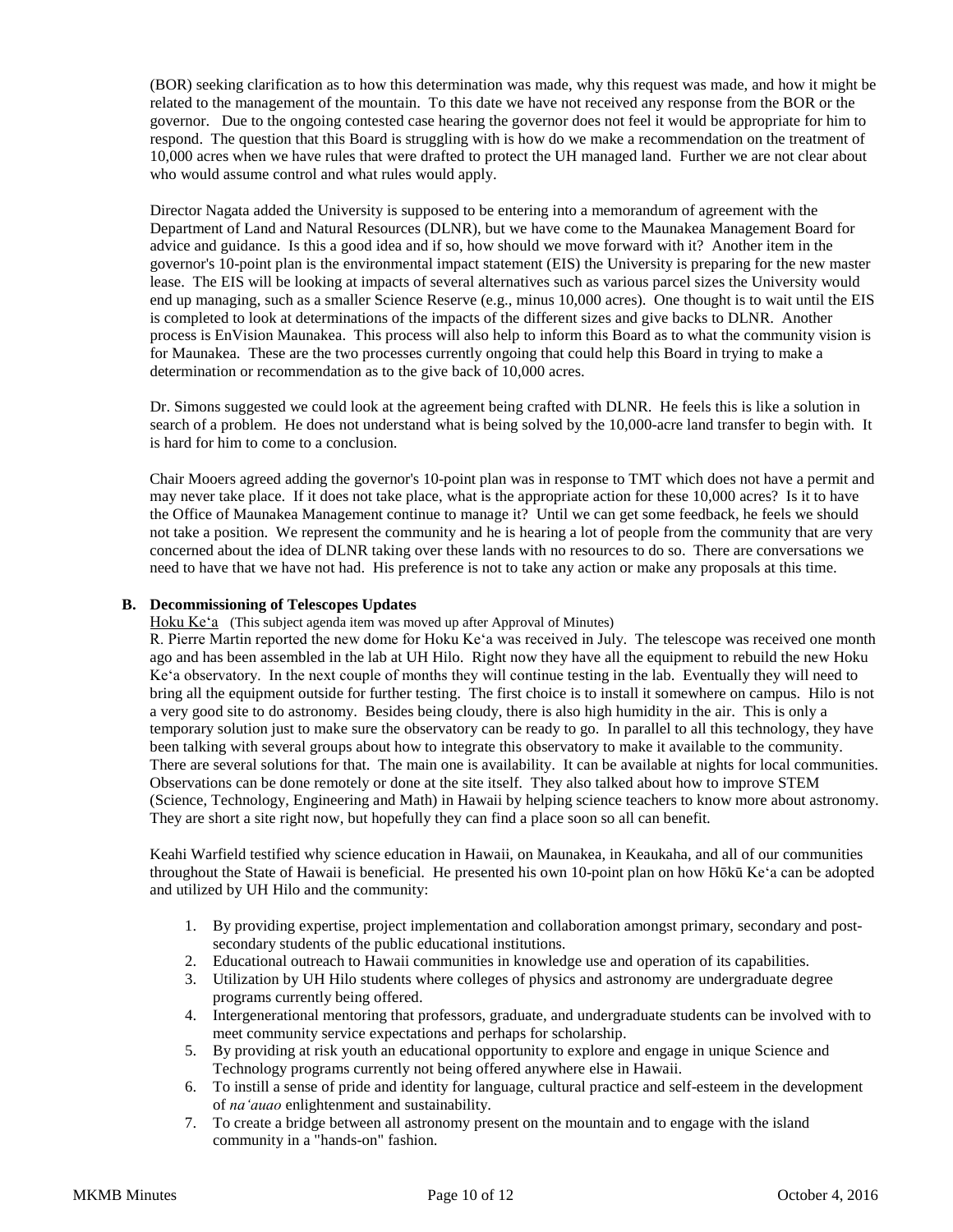- 8. As an opportunity to work in partnership with UH Hilo institutions such as ʻImiloa to extend outreach education and relevance of culture and science.
- 9. As a way to include indigenous knowledge in science programs.
- 10. Opens avenues for indigenous people/children to pursue careers in science.

## Caltech Submillimeter Observatory (CSO)

CSO continues to move forward with their preparations to formally begin the design compliance and permitting process. Ultimately no facility deconstruction will occur until the appropriate permits and environmental compliance and consultation is complete.

## **VIII. ANNOUNCEMENTS**

Mikihala Roy asked the Board to remain flexible knowing that things change. This land belongs to the Hawaiian people who trust in their akua and in their ancestors. We believed that astronomers really did want to hear of the cosmology of the Hawaiian people. Now you are ready to hear the cosmology of the Hawaiian people; it is loud and strong.

Alohalani (Hope) Cermelj referenced a document (Antiquities Act 1906-2006) given to Board members before entering into executive session. Three items on the agenda that was just deferred have broken this act. This mauna is sacred to the people.

Lanny Sinkin stated you are dealing with a faith that was actively suppressed over a long period of time that began to reemerge in the early in 1970s. The University filed an opposition to a motion he had filed. He stated it was an attack on the Temple of Lono. There is nothing authoritarian about the Temple. The TMT has the process rigged for contested case. There is no question the hearing officer is going to approve whatever she wants to do. We are in there providing evidence and building a record. It will get reversed at the Supreme Court and sent back down and TMT will give up and go to Chile or somewhere else.

Andrew Brewer stated he is here today as a private Hawaiian national, not a U.S. citizen and is here to speak because this is his homeland. He is committed to solutions. Director Nagata brought his name up earlier speaking of the grievance mechanism being worked on and it is his position that we can work together to make a change. We can create a solution that is amicable for all of our communities. Just because he is part of the Hawaiian Kingdom and that he recognizes a monarch does not mean that you have to think that he is trying to take away our rights.

Ronald Fujiyoshi, pastor of the Ola'a First Hawaiian Church in Kurtistown, speaking as a religious person was appalled to find out on the agenda there were changes to practice and religion. A big part of religion is practice. If you alter the practice, then you are altering the religion. He does not think the Office of Maunakea Management has the right to alter a person's religion. This is not your kuleana. He is surprised that Kahu Kū Mauna approved this to bring to the Board. He is glad that this process will be respected until the community can give their input.

Jim Albertini stated the items on the agenda appear to be an attempt to control religious spiritual practice. He commends the Board for deferring action on this. At a meeting such as this, the details of these items should be available to the public and requested for copies of these proposed items. He wanted to make clear that he has been informed there are Hawaiian burials now in the ahu on the site of the proposed TMT. He commented that this attempt to control Hawaiian religious spiritual practice appears to him as a blatant violation of the U.S. first amendment where the state is interfering with the freedom of religion.

Kau'i Trainor stated she grew up in a Hawaiian family living a certain way and knowing some basic things but not fully understanding those things until she started going up to the mountain. For those who have the desire to learn more about their ancestors, religion and practice, making these guidelines prevents us from learning because we are not active practitioners. She wants to learn and wants to go back to the ways of her ancestors. When she started to get involved with the mountain she started to receive many spiritual and sacred things that affected her. She hopes by deferring this she can be involved in the process.

Chandell Asuncion talked about a comment that was made earlier and that also applies to the four rules discussed. The comment was about the value of education in our community with respect to science. The content of this meeting is at the expense of cultural, traditional, religious, spiritual practice of our people. It is a battle now between culture, religion and science. If our keiki chooses religion, culture or spiritual practices today and they head to the mauna today, they are faced with a threat. Why do we face an army when we attempt to practice our cultural, our religion, or our spiritual practices on the mauna? If our community needs to come to you and help you find solutions, you have to consider who you are in their eyes.